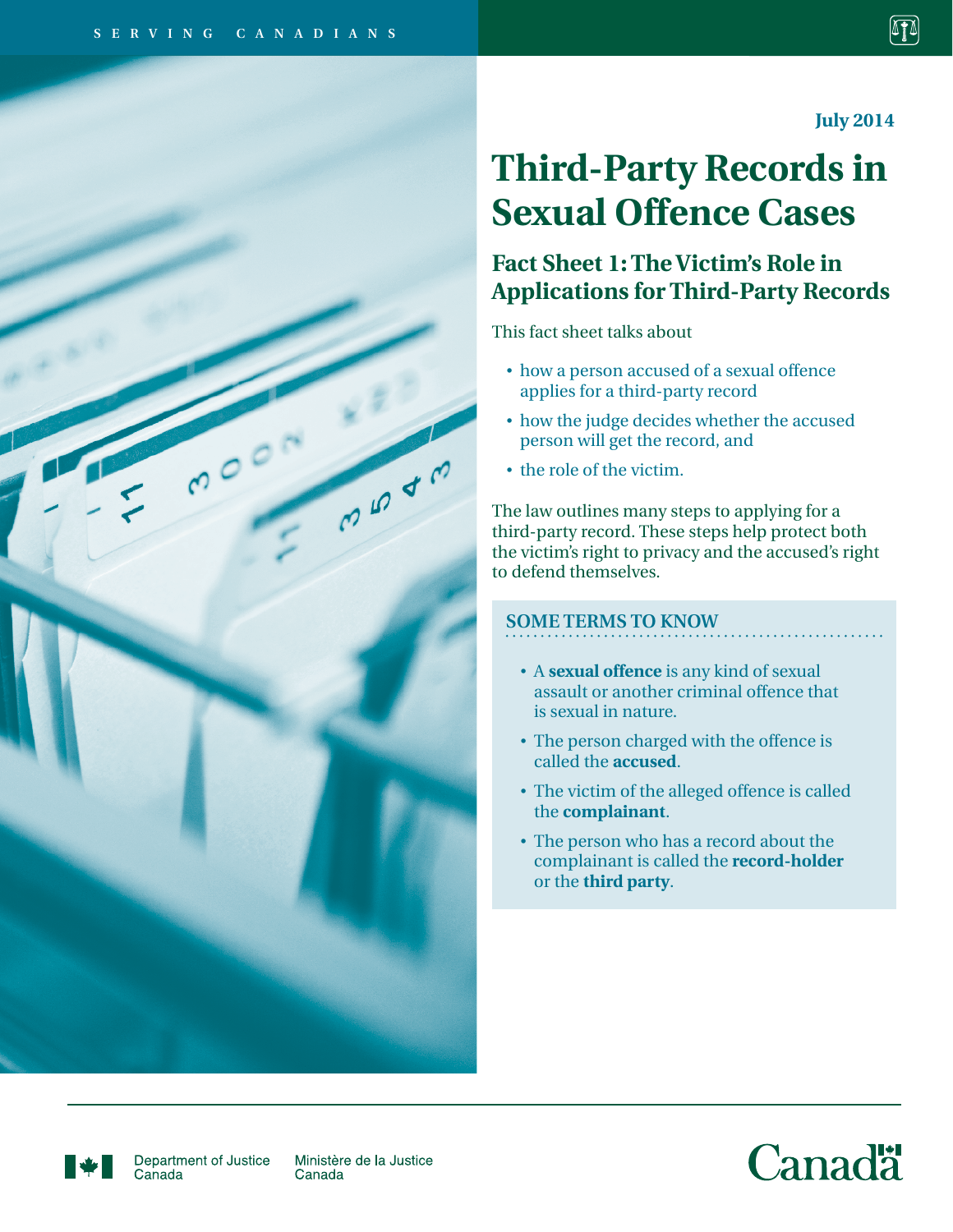#### **WHAT IS A THIRD-PARTY RECORD?**

A third-party record is a document or other record that someone else has made about you that contains personal information about you or another witness. It could be a note, a file, or any other type of document, even something like a text message. It's something that you could reasonably expect to be kept private. This means that it's something that you never thought would be seen by other people.

Some examples of third-party records are

- notes that your counsellor, therapist, psychologist or doctor has made about you
- your hospital records
- • your records from a child welfare or social service agency
- records from your employer or your school
- your personal journals.

## **ARE THERE DOCUMENTS WITH PERSONAL INFORMATION THAT ARE NOT CONSIDERED THIRD-PARTY RECORDS?**

Yes. A document made by the police or the Crown prosecutor is not a third-party record.

For example, if a police officer takes notes during an interview with you about the incident, the Crown prosecutor does not have to ask you or the court for permission to give copies to the accused.

In fact, the law says that the Crown prosecutor must give these kinds of documents to the accused.

#### **WHO USES A THIRD-PARTY RECORD?**

The accused's lawyer or the Crown prosecutor can use a third-party record at the trial.

The accused's lawyer can use it to try to defend the accused. For example, if you told a counsellor about the sexual assault, the accused's lawyer might ask you about the counsellor's notes to try to show that you've changed your story and shouldn't be believed. The accused's lawyer cannot use information in a third-party record about your past sexual activity to argue that you should not be believed or were likely to have consented.

The Crown prosecutor can use a third-party record during the trial to support the case. For example, hospital records that describe your injuries from the incident are important to the Crown's case. In this situation, the Crown prosecutor would ask you to waive the application process. For more information on waiving an application, please see *Can I give the accused a third-party record?*

## **HOW DOES THE ACCUSED APPLY FOR A THIRD-PARTY RECORD?**

The accused can ask for the record by giving the judge a written application. The application must say

- what the record is, and
- why the accused thinks it's important to their defence.

The accused must make sure that all of these people get copies of the application

- the Crown prosecutor
- you
- the record-holder.

The accused will not personally give you the application. They will have someone else deliver it.

The record-holder is the person who has the thirdparty record. For example, the record-holder could be your counsellor or doctor. For more information about record-holders, see F*act Sheet 3: The Record-Holder's Role in Applications for Third-Party Records*.

#### **DOES THE JUDGE HAVE TO GIVE THE THIRD-PARTY RECORD TO THE ACCUSED?**

No. The judge could decide that the accused can't have a copy of the record.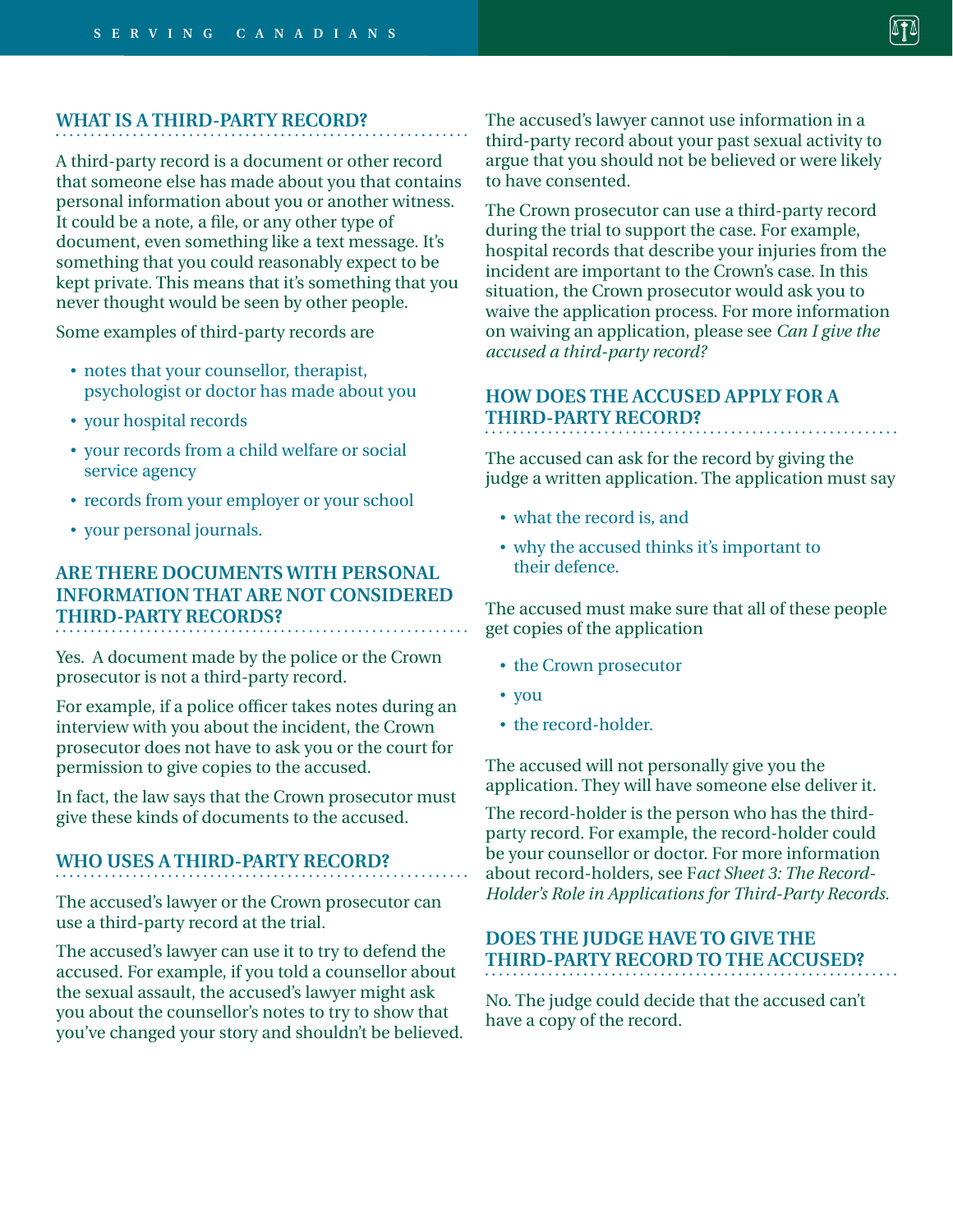#### **HOW DOES THE JUDGE DECIDE IF THE ACCUSED CAN HAVE THE THIRD-PARTY RECORD?**

After the accused has given out copies of the application, the judge will hold a hearing in a courtroom. The judge holds the hearing *in camera* to protect your privacy. This means that the public and the media are not allowed in the courtroom.

There are two steps that the judge can take to decide if the accused can have the record. First, the judge must decide if the record likely contains information that the accused needs for a fair defence. If the judge thinks the record does likely contain information the accused needs for a fair defence, then the judge will look at the record and decide if it's important to the case.

#### **Step One**

In the first step, the accused will tell the judge why they want the record. Then the Crown prosecutor, you, and the record-holder can tell the judge what you think.

The judge will decide if the accused has a good reason to think the record has something to do with the case. Just because the record exists is not enough reason for the accused to get the record. The accused must say why they think it's important to their defence.

After listening to everyone, the judge can decide

- that the accused won't get the record, or
- that the judge will look at the record before deciding.

If the judge doesn't think the accused has a good reason to think the record will help the accused with their defence, then the judge probably won't ask to see the record.

But if the judge thinks the accused has a good reason to think the record can help them defend themselves, then the judge would probably want to see the record. For example, if the accused has a text message from you that gives a different version from what you told the police, then the accused could show that to the judge and the judge might want to see the record.

#### **Step Two**

After the judge has looked at the record, they can

- hold another hearing before making a decision
- • decide that the accused will not get the third-party record
- • decide that the accused will get the third-party record, or
- • decide that the accused will get the third-party record on certain conditions. For example, the judge could say that the record holder must remove parts of the record before they give it to the accused.

The judge must think about many things when deciding if the accused will get the third-party record or if they will apply conditions. The judge must consider

- your right to privacy,
- the accused's right to defend themselves, and
- society's interest in having victims report sexual offences.

#### **WHAT CAN I DO IF I DON'T WANT THE ACCUSED TO GET THE THIRD-PARTY RECORD?**

If you don't want the accused to get the record, you can

- tell the Crown prosecutor that you don't want the accused to get the record, and
- • go to the hearings and make *submissions*. This means telling the judge why you don't want the accused to get the record.

You can hire a lawyer to make your submissions for you if you don't want to go to the hearings alone. For more information, see *Fact Sheet 2: Hiring a Lawyer for Third-Party Records Hearings.*